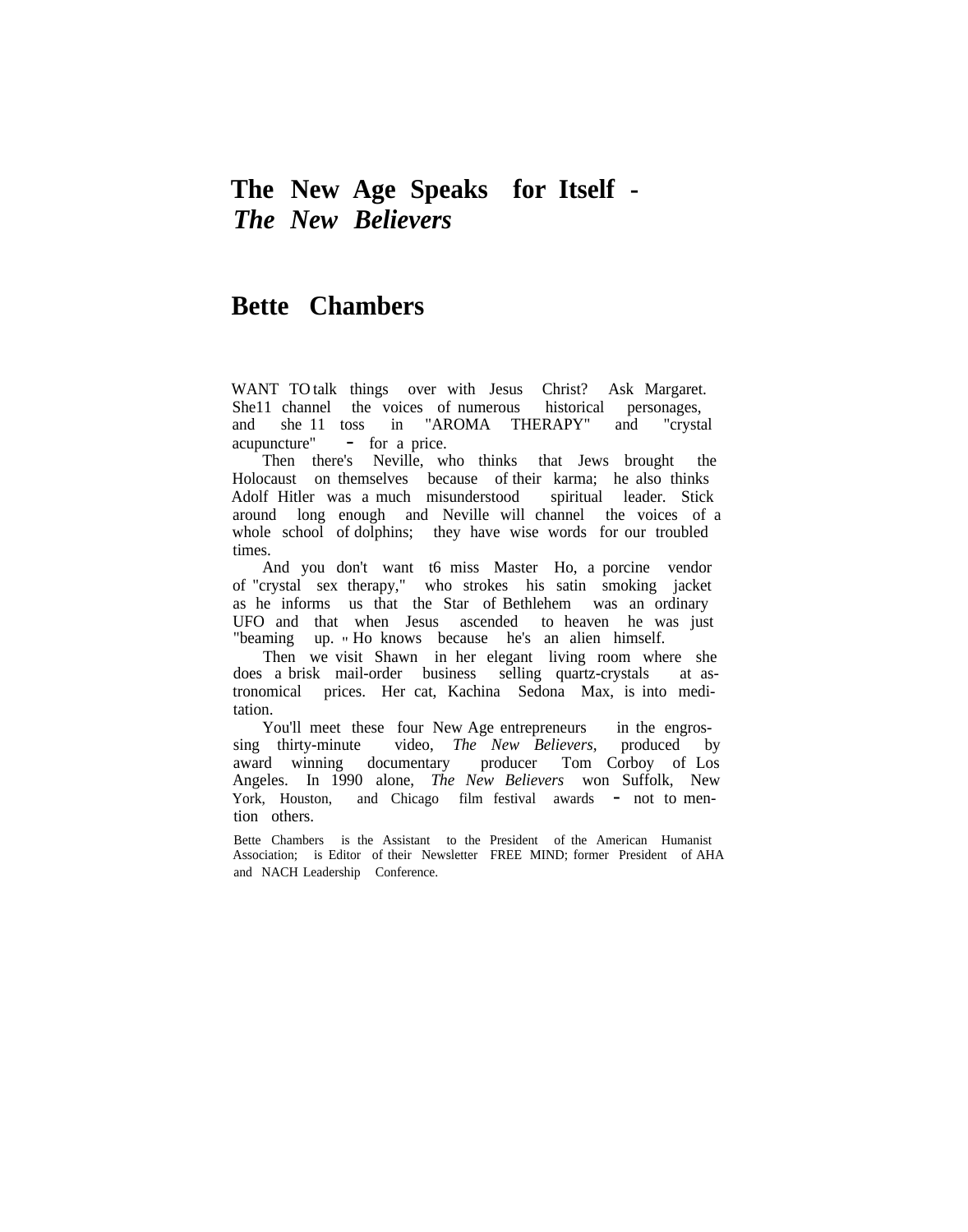

"MASTER HO" in *The New Believers*

Are these people just a bunch of assorted nuts - weirdos, flakes, loonies - or are they con-artists? Are any of them sincere? Does it matter? You decide.

Had you attended the Whole Life Expo at the Pasadena Coliseum a while back, you would have met them - and hun-<br>dreds like them. Thirty thousand people paid double-digit addreds like them. Thirty thousand people paid double-digit mission prices to do just that.

In *The New Believers,* filmed at the Pasadena "psyche in, " you get a glimpse of the zany commercialism of the New Age movement as Corboy's camera spans the numerous booths of these hucksters and their variegated wares.

Yet, Corboy uses no script. The four characterized here all speak for themselves. All mention miserable childhood experiences. And all are making a living - although not always a rich living, there's too much competition - off the credulity of others.

The *New Believers* is a fascinating, hilarious, shocking and troubling film.